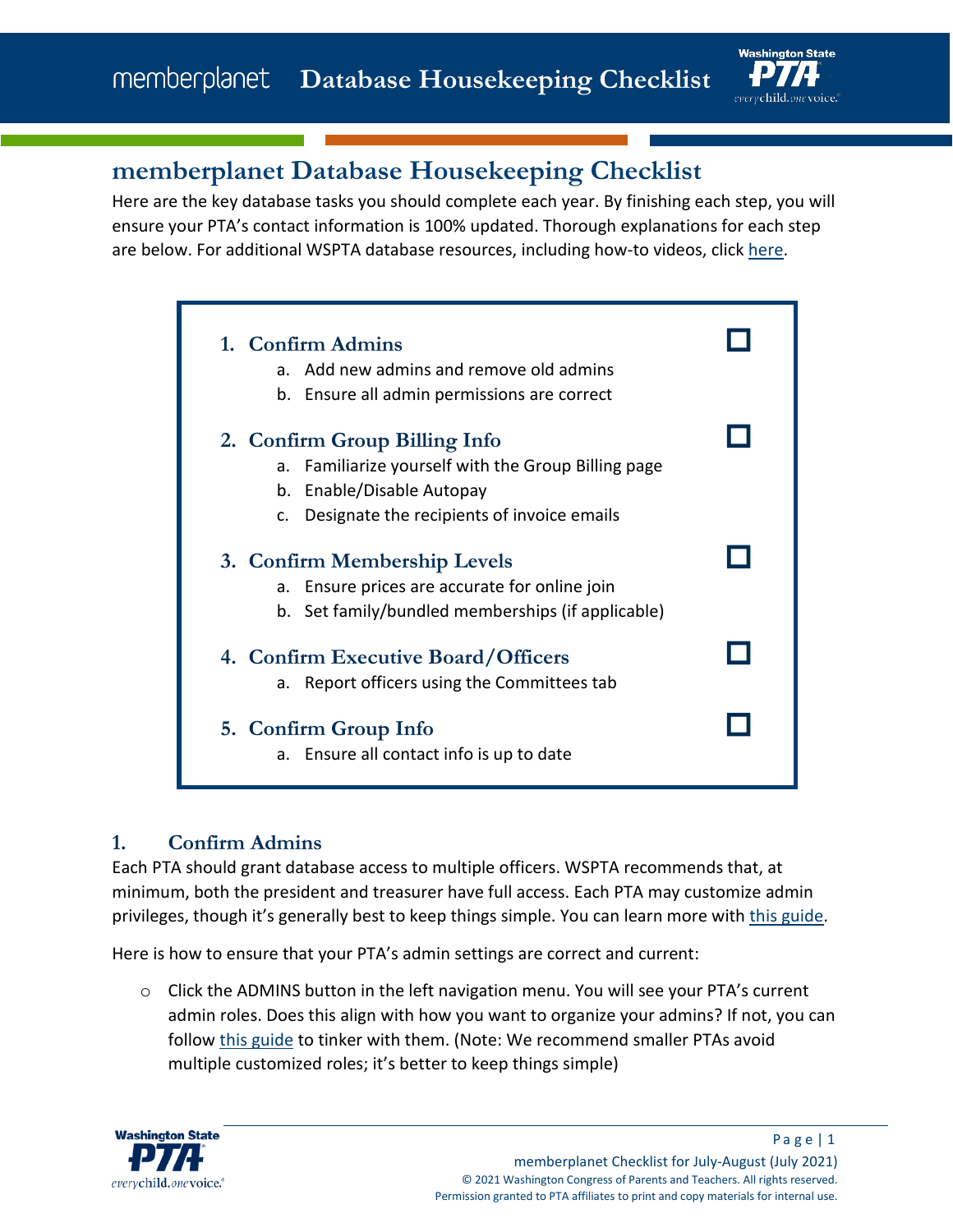$\circ$  To see admins currently assigned to a role, click the gear icon to the right, then select VIEW LEADERS. You can remove admins who are no longer active. You can also add new admins by following the instructions in [this guide.](http://wastatepta.memberplanet.com/admin-role-management.html)

## **2. Confirm Group Billing Info**

The Group Billing menu is your hub for invoices and billing. It is also where PTAs manage their autopay settings and designate financial email recipients. If you DON'T see the GROUP BILLING button on the left navigation menu, then your admin privileges need to be adjusted. Contact either your primary group admin or [support@wastatepta.org](mailto:support@wastatepta.org) to obtain access.

- $\circ$  Visit the GROUP BILLING page via the button in the navigation menu on the left of the screen. You will see your PTA's current balance due to WSPTA (and your local council, if applicable). You can click the blue "View Invoices" link to access an entire billing/payment history dating back to 2019. Familiarize yourself with this menu.
- $\circ$  On the main GROUP BILLING page, you will see text indicating whether autopay is enabled or disabled for your PTA. Click the adjacent button to manage your PTA's autopay settings. WSPTA highly recommends each PTA enroll in autopay.
- $\circ$  Likewise, on the main GROUP BILLING page: You can click a button that reads "Manage Invoice Settings." Follow the prompts in the subsequent menus to designate recipients for invoice reminder emails. We recommend that – at a minimum - these emails go to the president and treasurer.

### **3. Confirm Membership Levels**

Each PTA can customize the price of membership, as well as offer various tiers of membership. Your PTA's settings from the previous fiscal year will have carried over after the annual rollover, so it's important to confirm the correct settings for this current fiscal year.

- $\circ$  From the MEMBERSHIP page, click MANAGE MEMBERSHIP LEVELS & AUTOMATED ACTIONS. You will see a list of your currently active membership levels. You can edit them using the gear icon to the right.
	- o **An important note:** Multiple membership levels and pricing tiers are necessary only if you use memberplanet to sell your memberships. If your PTA uses memberplanet solely to report member names, you only need one membership level, and the price does not matter.
- $\circ$  If your PTA wants to offer a family or bundled membership for online join, you will want to utilize the "scaled pricing" feature. Click the gear icon to edit any membership level, then select "Paid - Scaling" from the pricing dropdown menu. Follow the instructions on the page to create a family membership level with a built-in discount for multiple members of the same household. You can find a price scaling guide [here.](http://wastatepta.memberplanet.com/membership.html)